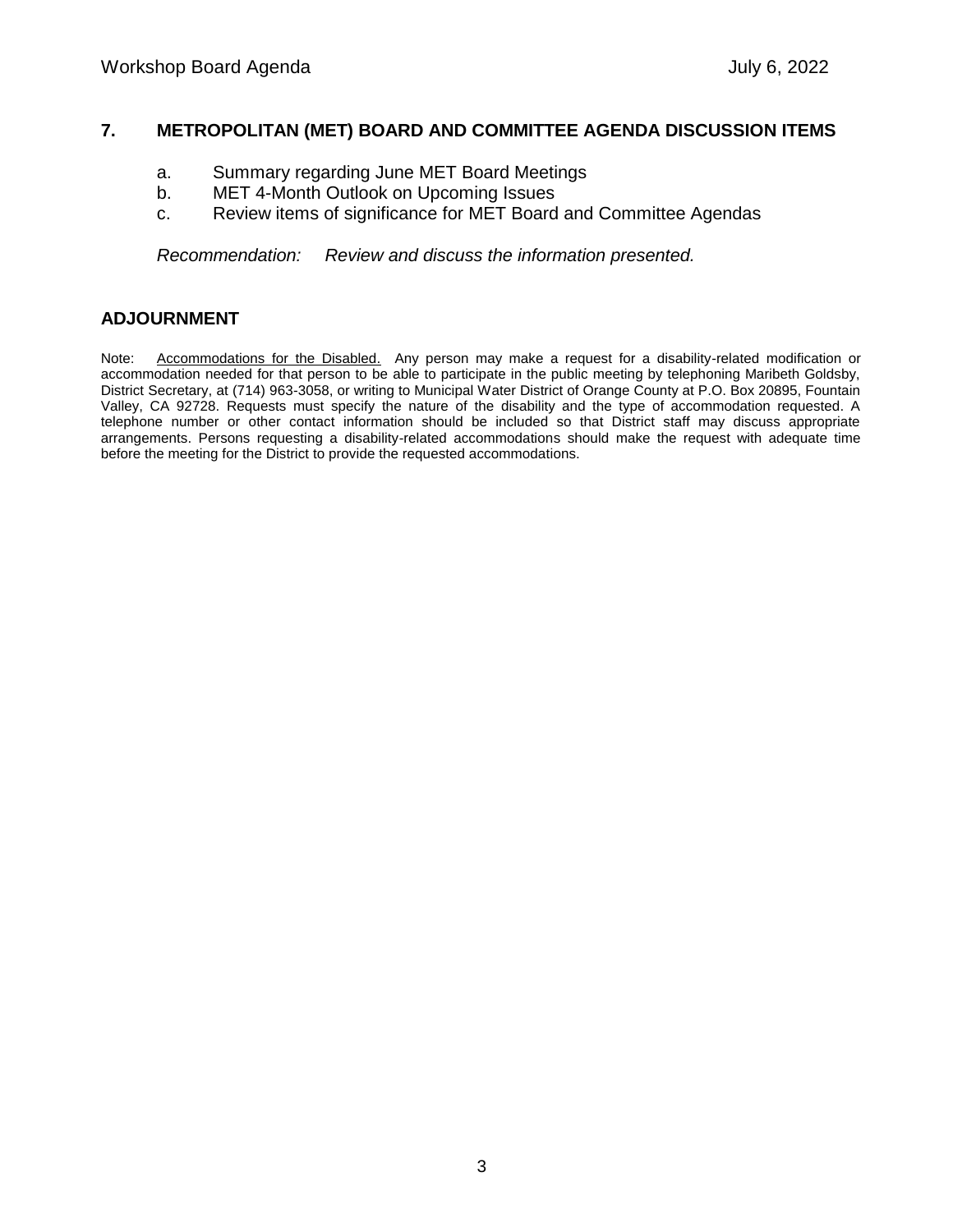MEETING OF THE BOARD OF DIRECTORS OF THE MUNICIPAL WATER DISTRICT OF ORANGE COUNTY Jointly with the **ADMINISTRATION & FINANCE COMMITTEE**

July 13, 2022, 8:30 a.m.

**Due to the current state of emergency related to the spread of COVID-19 and pursuant to Government Code Section 54953(e), MWDOC will be holding this Board and Committee meeting by Zoom Webinar and will be available by either computer or telephone audio as follows:**

**Computer Audio: You can join the Zoom meeting by clicking on the following link:** <https://zoom.us/j/8828665300>

**Telephone Audio: (669) 900 9128 fees may apply (877) 853 5247 Toll-free Webinar ID: 882 866 5300#**

Director Thomas Director Dick

**A&F Committee:** Staff: R. Hunter, J. Berg, H. Chumpitazi, Director Seckel, Chair **H. De La Torre, K. Davanaugh, C. Harris** 

Ex Officio Member: Director Yoo Schneider

MWDOC Committee meetings are noticed and held as joint meetings of the Committee and the entire Board of Directors and all members of the Board of Directors and participate in the discussion. Each Committee has designated Committee members, and other members of the Board are designated alternate committee members. If less than a quotum of the full and is in attendance, the Board meeting will be adjourned for lack of a quorum and the meeting will proceed as a meeting of the Committee with those<br>Committee members and alternate in order the sedance acting as the Committee. Committee members and alternate members Staff: R. H. Her, J. Ber<br>
H. De La Kre, K. Dava<br>
Director Yoo Schneider<br>
Director Yoo Schneider<br>
H. De La Kre, K. Dava<br>
Director Yoo Schneider<br>
Heiss than a quotum and the Board of Direct<br>
Mess than a quorum and the Board

**ROLL CALL**

**PUBLIC COMMENTS** • Public comments on agenda items and items under the jurisdiction of the Committee should be made this time.

**ITEMS RECEIVED TOO LATE TO BE AGENDIZED -** Determine there is a need to take immediate action on item(s) and that the need for action came to the attention of the District subsequent to the posting of the Agenda. (Requires a unanimous vote of the Committee)

**ITEMS DISTRIBUTED TO THE BOARD LESS THAN 72 HOURS PRIOR TO MEETING --** Pursuant to Government Code section 54957.5, non-exempt public records that relate to open session agenda items and are distributed to a majority of the Board less than seventy-two (72) hours prior to the meeting will be available for public inspection in the lobby of the District's business office located at 18700 Ward Street, Fountain Valley, California 92708, during regular business hours. When practical, these public records will also be made available on the District's Internet Web site, accessible at [http://www.mwdoc.com.](http://www.mwdoc.com/)

## **PROPOSED BOARD CONSENT CALENDAR ITEMS**

## 1. TREASURER'S REPORT

- a. Revenue/Cash Receipt Report June 2022
- b. Disbursement Approval Report for the month of July 2022